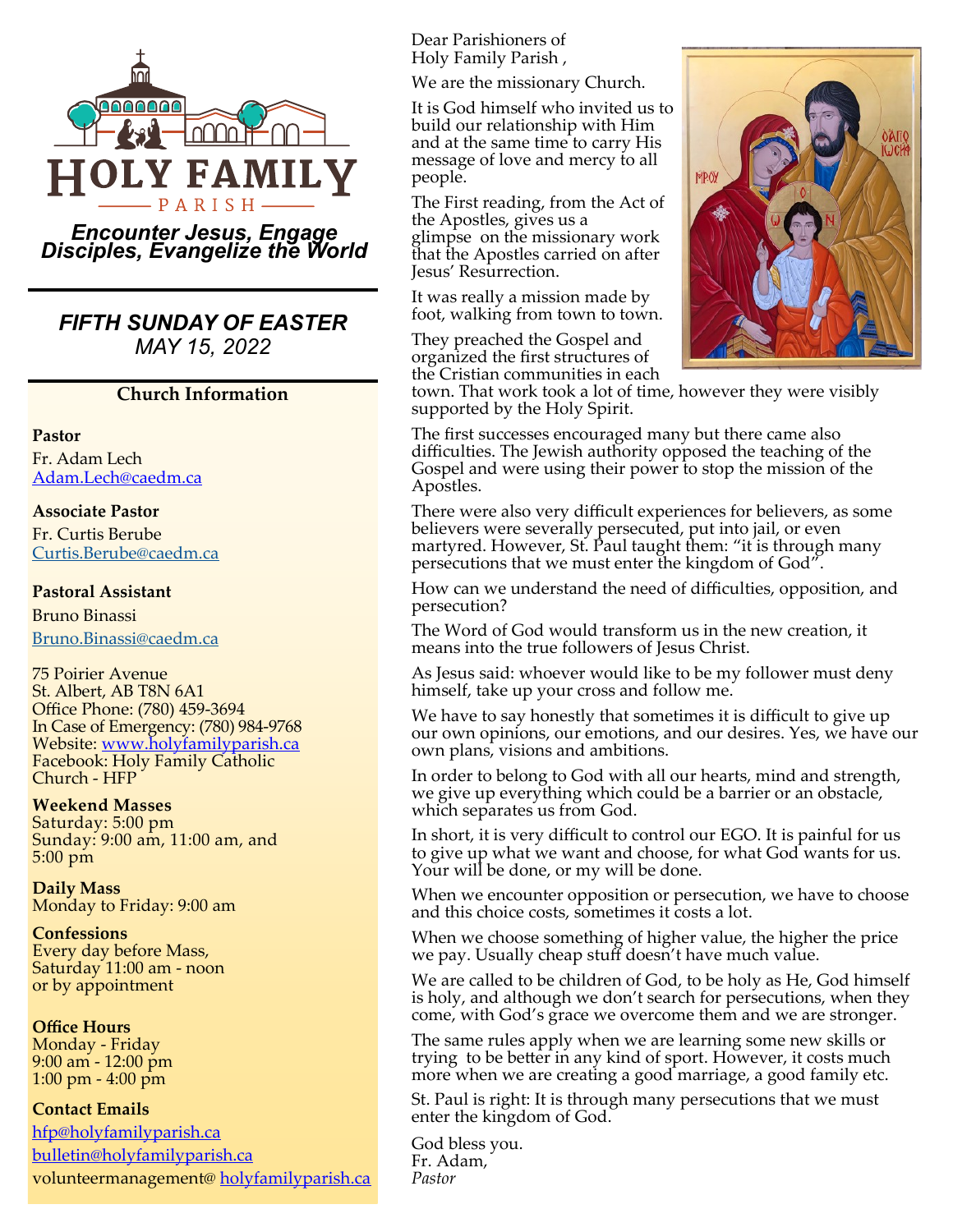# *FIFTH SUNDAY OF EASTER MAY 15, 2022*

## **MASS INTENTIONS**

When a priest celebrates Mass every day, he offers each celebration of the Eucharist for a particular person or intention. By doing so, he applies special graces from God upon that person or intention. To request a Mass intention, please visit or call the parish office.

**Saturday - May 14th** *Saint Matthias, Apostle* 5:00 pm - Margaret Dzenick+ -Ronald Habla+

**Sunday - May 15th** *Fifth Sunday of Easter* 9:00 am - Isabel Degenhardt+ 11:00 am - Holy Family parishioners 5:00 pm - Makenna Penney

**Monday - May 16th** *Mass Cancelled for Priest Retreat* - Richard Sabourin+ -Ken Fraser

**Tuesday - May 17th** *Mass Cancelled for Priest Retreat*

**Wednesday - May 18th** *Mass Cancelled for Priest Retreat -*Peter Willette+

**Thursday - May 19th** *Mass Cancelled for Priest Retreat*

**Friday - May 20th** *Mass Cancelled for Priest Retreat* -Emily Willette -Joan Mahe+

**Saturday - May 21st** *St. Christopher Magallanes, Priest, and Companions, Martyrs* 5:00 pm - Joanne Willette -Anniversary of Fr. Adam's 45th Ordination

**Sunday - May 22nd** *Sixth Sunday of Easter* 9:00 am - Divna+ 11:00 am - Pamela & Rod Johnson

Holy Family parishioners

5:00 pm -

*Please note: The Priests will be on retreat from Monday, May 16th to Friday, May 20th (inclusive). Any Mass intentions requested during this time will be prayed by the Priests while on retreat.* 

## **SPIRITUAL COMMUNION**

*My Jesus, I believe that You are present in the Blessed Sacrament.*

*I love You above all things and I desire You in my soul. Since I cannot now receive You sacramentally, come at least spiritually into my heart.* 

*As though You were already there, I embrace You and unite myself wholly to You.*

*Permit not that I should ever be separated from You. ~St. Alphonsus Maria de'Liguori*

## **ANNIVERSARIES**

*"Matrimony is a silent homily for everyone else; a daily homily."* 

-Pope Francis

We recognize and celebrate this Sacrament. Join us in congratulating the following couple:

Catherine & Jeffery Hendricks (4 Years)

Please contact the office to have your names added to the anniversary list for the months of May & June.

## **PAPAL VISIT TO CANADA**

Pope Francis has accepted an invitation from the Bishops of Canada to visit Canada for a pilgrimage of healing and reconciliation with our Indigenous sisters and brothers, and will make a pastoral visit to Canada from July 24 to 29, 2022

Specific programming and events regarding the papal visit will be confirmed approximately six weeks prior to the Holy Father's arrival

For more information please visit, [www.papalvisit.ca](http://www.papalvisit.ca/), [www.visitepapaple.ca](http://www.visitepapaple.ca/) , or the Archdiocese website.

You can also view the press conference regarding this announcement at <https://youtu.be/lTyn89fwbjE>

## **HOLY FAMILY PARISH SPRING YOUTH EVENTS**

Calling all youth, Grades 7-12!

Come out and join us for an upcoming series of evenings promising faith, fellowship, fun…and food!!

Dates are:

May 15th, May 29th and June 12th, following the 5:00 pm Mass and ending at 8:00 pm.

Dinner is included.

Please RSVP to Stacey Jost at josts@uwalumni.com

## **RCIA**

### (Rite of Christian Initiation of Adults)

A warm invitation to "no strings" inquiry sessions into the Catholic faith and community is extended to anyone interested in becoming Catholic. This includes adults who have never been baptised, those who have been baptised in another Christian tradition, or those have been baptised Catholic but have not yet received Holy Communion or Confirmation.

Please contact Father Adam if you are interested in RCIA sessions.

### **POPE FRANCIS' PRAYER INTENTIONS**

**For faith-filled young people:** We pray for all young people, called to live life to the fullest; may they see in Mary's life the way to listen, the depth of discernment, the courage that faith generates, and the dedication to service.

## **DIVINE MERCY MINUTE**

Oh, what awesome mysteries take place during Mass! With what great devotion should we listen to and take part in the death of Jesus. *(St. Faustina). Diary 914*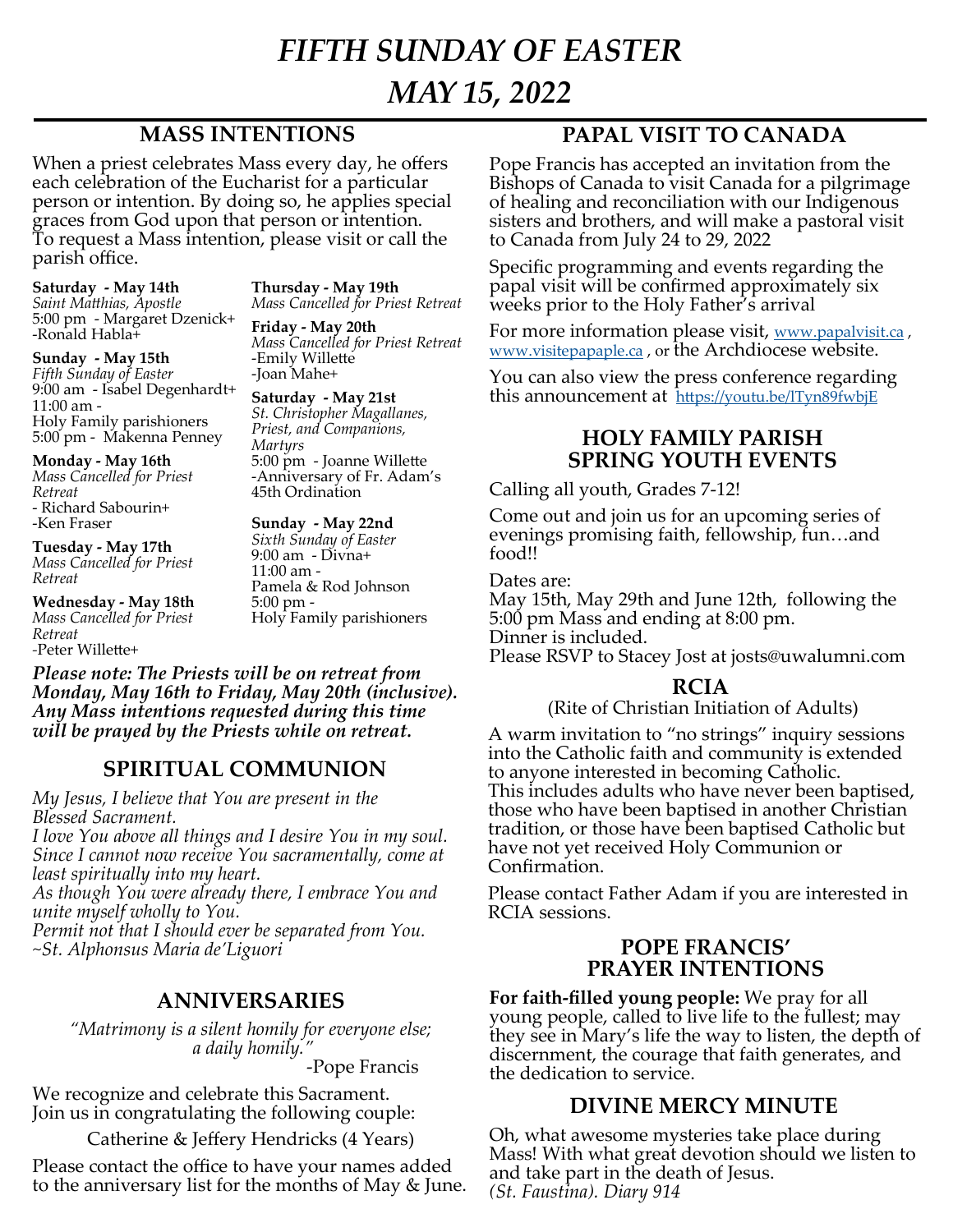## **CWL SCHOLARSHIP**

If you are a student in Grade 12, practicing your faith at Holy Family Parish, and attending Ecole Secondaire St.Albert Catholic High School, you are eligible to apply for the Holy Family Parish CWL \$500 Scholarship.

For full details on this scholarship, please contact Mrs. Reiger at treiger@gsacrd.ab.ca.

Deadline for completed applications is June 15th, 2022.

## **CWL PRAYER SHAWL MINISTRY**

Have you thought of knitting a Prayer Shawl for an ill friend, a bereaved friend, or just for comfort for someone experiencing heartache?

Wool is provided, as are directions. However, if you have wool to donate, it would be appreciated.

Call Rita at 780-459-9289 for more information.

## **CHILDREN'S LITURGY VIA ZOOM**

We are so excited to continue offering a virtual Zoom Children'[s Liturgy](https://sites.google.com/view/holyfamilychildrensliturgy/home) program on Sunday mornings!

These sessions are ideal for children aged 3-7 and will continue to run on Sundays at 10:20 am.

The program is 15-20 minutes in length and includes a printable craft or activity that your child can complete afterwards.

Just like our in-person Children's Liturgy, we sing songs, read the weekly Gospel message, and reflect upon and discuss the message.

We miss our gatherings of young children so much at Holy Family that we hope this is a way to foster a sense of community and share our faith together!

## **GIANNA CENTRE MARKET**

When you shop "The Market at Gianna", you are creating meaningful work for pregnant and new mothers. They chose LIFE—please choose to support them!

Visit our shop: [www.themarketatgianna.ca](https://www.themarketatgianna.ca/)

## **CRS PENTECOST VIGIL**

Come to be REIGNITED, the flame within REKINDLED, and to be RENEWED through the Holy Spirit!

Join the Catholic Renewal Services for our Pentecost Vigil on June 4, 2022 at Corpus Christi Parish located at 2707-34 St. NW, Edmonton, start time 7:00 pm.

Father Matthew Hysell will be the celebrant. Let us celebrate together the birthday of our Church!

## **PARISH VOLUNTEER COORDINATOR POSITION AVAILABLE**

Holy Family Parish requires a

Volunteer Coordinator to lead the implementation and administration of our parish volunteer program.

The purpose of this program is to support and enhance the mission, goals and activities of the various parish ministries.

This is a paid part-time position of eight hours per week. The hours of work are flexible but must also meet the needs of our office cover-off requirements on a time-to-time basis.

This position is available due to the retirement of Heather McKinnon, our long-serving incumbent. Thank you Heather for your faithful service to Holy Family Parish.

On behalf of all parishioners, I wish you many happy and healthy years in your upcoming retirement.

Interested and qualified applicants can apply for consideration for this position by presenting a resume and covering letter in a sealed envelope addressed as follows:

### **Parish Volunteer Coordinator Position Holy Family Parish, St. Albert CONFIDENTIAL**

Please contact Joanne Willette or Heather McKinnon for a copy of the detailed Position Description or to provide an electronic copy of your application.

Interviews will take place in early June following my return from Poland.

Fr. Adam Lech, *Pastor.*

### **OBERAMMERGAU, GERMANY PASSION PLAY 2022**

In 1634 the villagers of Oberammergau asked God to be spared from the plague and war that surrounded them, vowing to preform the Passion Play every 10 years.

The villagers were answered by God and spared. Therefore in 1634 the first Passion Play took place.

The villagers' promise has been kept , and the Passion Play has been performed by the villagers every 10 years.

In 2020 the Passion Play had to be postponed for two years due to the Covid-pandemic, but now the 42nd Oberammergau Passion Play will take place from May 14, 2022 to October 2, 2022.

For more information please email Lorraine at lorraine@escapejourneys.ca or call at (780) 408-7005 for guidance on available tours and dates.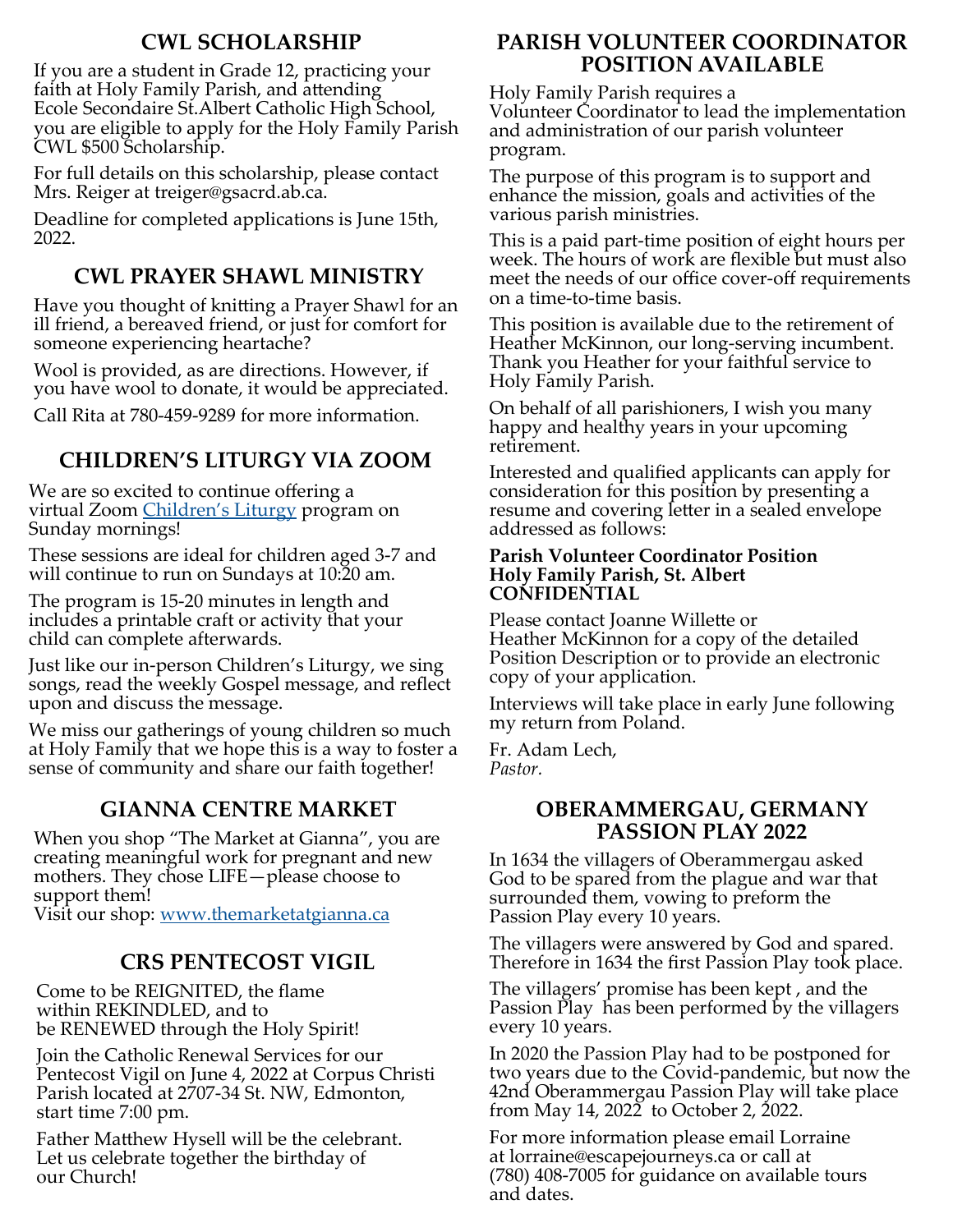### **UPCOMING RETREAT AT STAR OF THE NORTH**

### **Dr. Ray Aldred Retreat—Leadership: Empowered for Service**

What kind of leaders do each of us need to become in order to contribute to the flourishing of the world?

Join Dr. Ray Aldred, director of the Indigenous Studies Program at the Vancouver School of Theology, for a unique look at leadership in a time of important social change.

Saturday, May 28 from 9:00 am to 5 pm at Star of the North.

Cost: Online \$90; In-Person \$120.

Phone (780) 459-5511 or register at

www.starofthenorth.ca/aldred

## **KNIGHTS OF COLUMBUS (KofC): DO YOU LIKE TO COOK?**

We are looking for people who would like to help us make the meals for Operation Friendship.

There is a course available for you to learn how to safely cook meals for large groups.

Interested? Call Cor de Boon at (780) 918-6715.

## **THANK YOU TO OUR VOLUNTEERS**

Thank you to all volunteers who so willingly shared their time and talents during a very challenging period these past months.

Please accept thanks, appreciation, and gratitude from Father Adam, Father Curtis, and the office staff for all of your hard work and efforts.

Holy Family Parish is truly blessed to have you all as volunteers.

## **TOGETHER WE SERVE**

Together We Serve supports 11 different Catholic organizations and institutions.

When you support Together We Serve, you support Catholic Social Services, which cares for and brings hope to people in need with humility, compassion and respect. It serves people of all faiths and cultures, rooted in the Catholic social teachings of social justice, human dignity and the common good.

Thank you for supporting Together We Serve. For information, please visit: caedm.ca/WeServe

## **PARISH OFFERINGS**

Thank you for your generosity in support of our parish.

Please contact the parish office (780) 459-3694 if you would like to sign up for envelopes, donate by direct debit, e-transfer, or through Canada Helps.

## **KNIGHTS OF COLUMBUS (KofC): OPERATION FRIENDSHIP SENIORS SOCIETY**

Operation Friendship Seniors Society (OFSS) needs your empty bottles! Please extend a helping hand to this worthy organization during these hard times.

The bottle drive is currently their only source of income and your help is important to them. There are two ways to donate bottles for this deserving cause:

- 1. Drop off bottles at the Holy Family Parish garage and email Cor (cordb@shaw.ca) or text (780) 918-6715 and he will put them inside the garage. Bottles will be picked up by OFSS the first Thursday of the month.
- 2. Arrange for Jimmy at OFSS to pick up bottles at your home. They continue to work hard with volunteers to pick up your bottles in a safe way. Email Jimmy at jimmym@ofss.org or call directly at (780) 408-2958 to arrange for bottle pickup at your home.

Let's support this great organization which helps our marginalized seniors. Spread the word to family and friends.

## **SOCIETY OF ST. VINCENT DE PAUL (SSVP)**

"Reach out your hands to the poor." The Society of St. Vincent de Paul is in need of clean furniture in good condition. Items for the bedroom, kitchen and living room are also in high demand. If you have items to donate, please call (780) 471-5577 to arrange for pick up.

## **PASTORAL CARE**

Contact: Jerry Stack (780) 459-4589 *Please pray for our sick and those who care for them:*

Anstruther, Ruth Arcand, Geri Arnold, Bernie Barteski, DecolynneJo Becigneul, Beatrice Black, Michelle Blake, Greyson Blake, Harrison Boles, Olesia Boyko, Valerie Brassard, Tony Brown, Dwight Caruso , Michele Casavant, Bertha Castro, Cherica Charles, Diane D., Matthias Duncan, John Fedorchuk, Helen Fischer, Sheila Foster, Brian Fraser, Brenda

Gordon, Shelley Grant, Ed Hansen, Michael Healey, Joanne Hickey, John Holtner, Colin Huie, Siann Hutnan, Gary Kay, Edward Kho, Thomas Laliberte, Cathy Lawson, Monica Lemieux, Douglas Lindsay, Carolyn Landolt, Lacey Madden, Charlotte Maier, Emilia Marceau, Marcel Martell, Shelley McKee, Hugh Mitchell, Chuck Jr. Ngayaan, Rufino Nykiforuk, Luca

Nolan , Mellisa Oikawa, Kiyo Paquette, Joseph Perry, David Peterson, Carol Petryshen, Joe Petryshyn, Teddy Pollok, Juliette Raab, Eleanor Robertson, Duncan Rodgers, Chick Shewchuk, Bill Stack, Sheilah Sokolan, Lena Sterling, Dave Swift, Carl Theilade, Earl Trepanier, Mark Walter, Lucille Walter, Steve Willott, Dominic Zima, Chad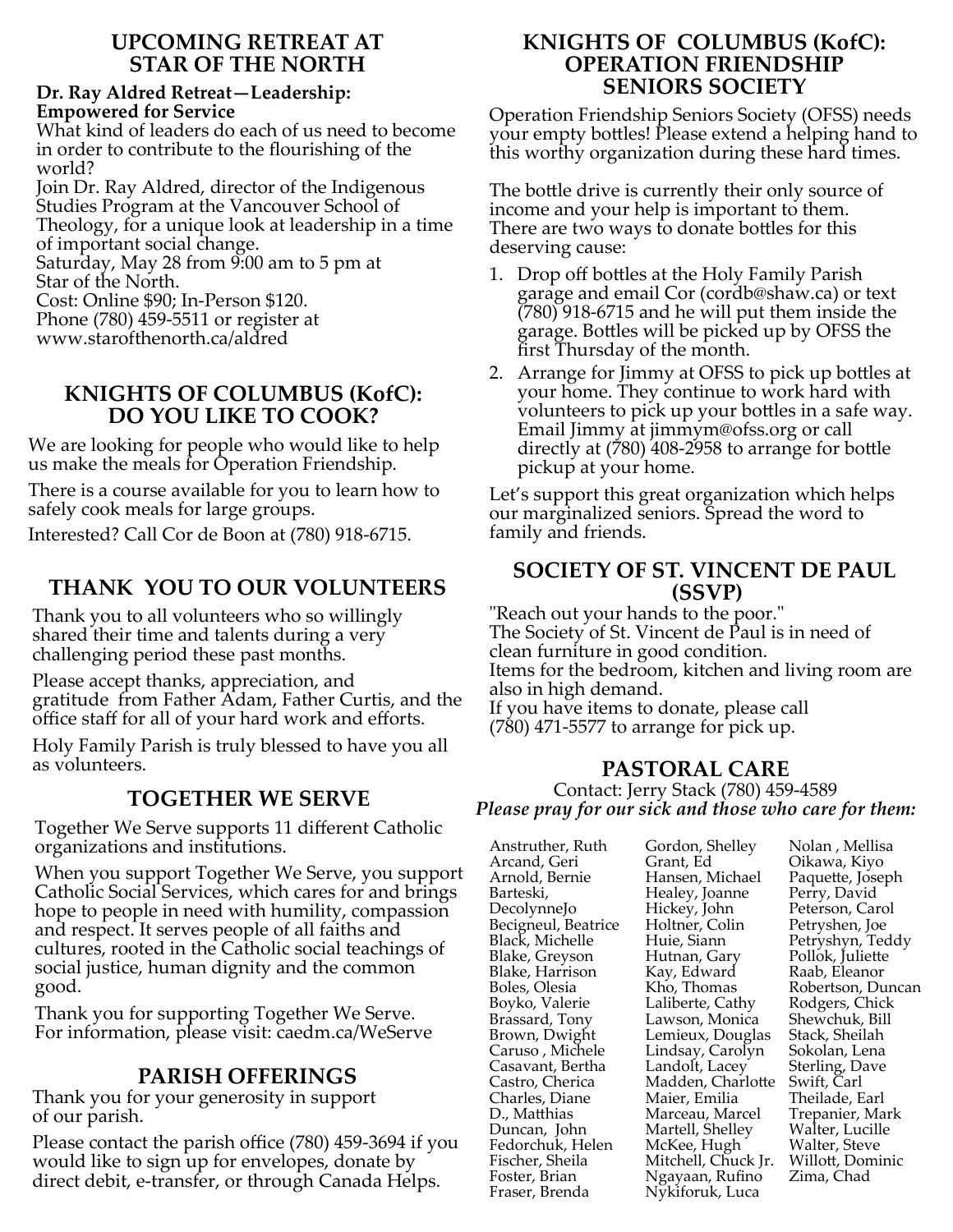

April 2022

Dear Sisters and Brothers in Christ,

In March of 2020, the Bishops of Alberta and the Northwest Territories issued for the people of their respective dioceses a dispensation from the Sunday Mass obligation. We did this with the intent of safeguarding the health and well-being of the faithful in the midst of the global pandemic. The dispensation gave to our faithful the freedom to choose not to participate in person in large liturgical gatherings, and thus help to prevent transmission of the COVID-19 virus. At the same time, we encouraged our faithful to maintain bonds of spiritual communion by participating in liturgical actions available through electronic means.

With the significant lessening in recent months of pandemic danger both provincially and globally, we are now at a stage where the necessity of maintaining the dispensation has receded. Accordingly, the Bishops of Alberta and Northwest Territories will lift the dispensation as of Pentecost Sunday, June 5, 2022. Each bishop will issue a decree to this effect in their respective dioceses.

Participation in Mass on Sundays and on Holy Days of Obligation is a duty that is at once sacred and joyful. It springs from the commandment to keep holy the Sabbath Day. In the Christian tradition, the Sabbath is Sunday, when we celebrate with joy the victory of the Risen Christ over death. Regular celebration of Sunday Mass gives to our lives right order, it builds and reinforces our communion with and in Christ, it places the worship of God before all else and orients us toward our ultimate destiny in Christ.

With you, we rejoice in the return to gathering in person to worship God at Sunday Mass, and to living the Sabbath fully with our parish community, family, and friends. It is our hope that the fulfillment of our sacred duty to worship God on Sundays and Holy Days of Obligation will spur us along the path of spiritual renewal. At the same time, acknowledging the continuing presence of Covid-19 in our midst, we encourage anyone showing signs of the illness, and vulnerable persons, to avail themselves of the means of spiritual communion that will continue to be available for some time still.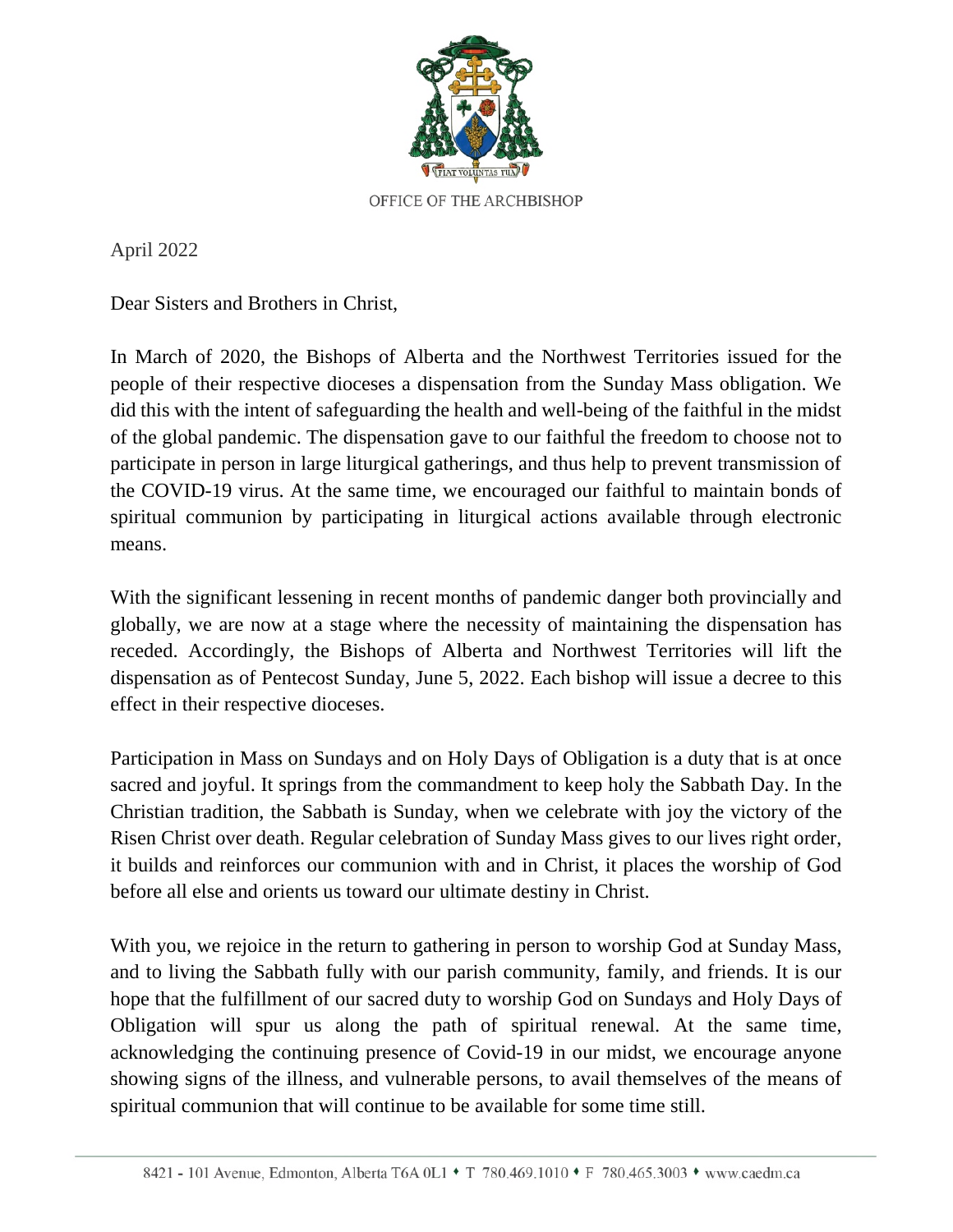May the celebration of Pentecost Sunday inspire us to rejoice in worshipping the Lord always. "Come, Holy Spirit, fill the hearts of your faithful and kindle in them the fire of your love."

Yours sincerely in Christ,

Jichardly

"Richard W. Smith Archbishop of Edmonton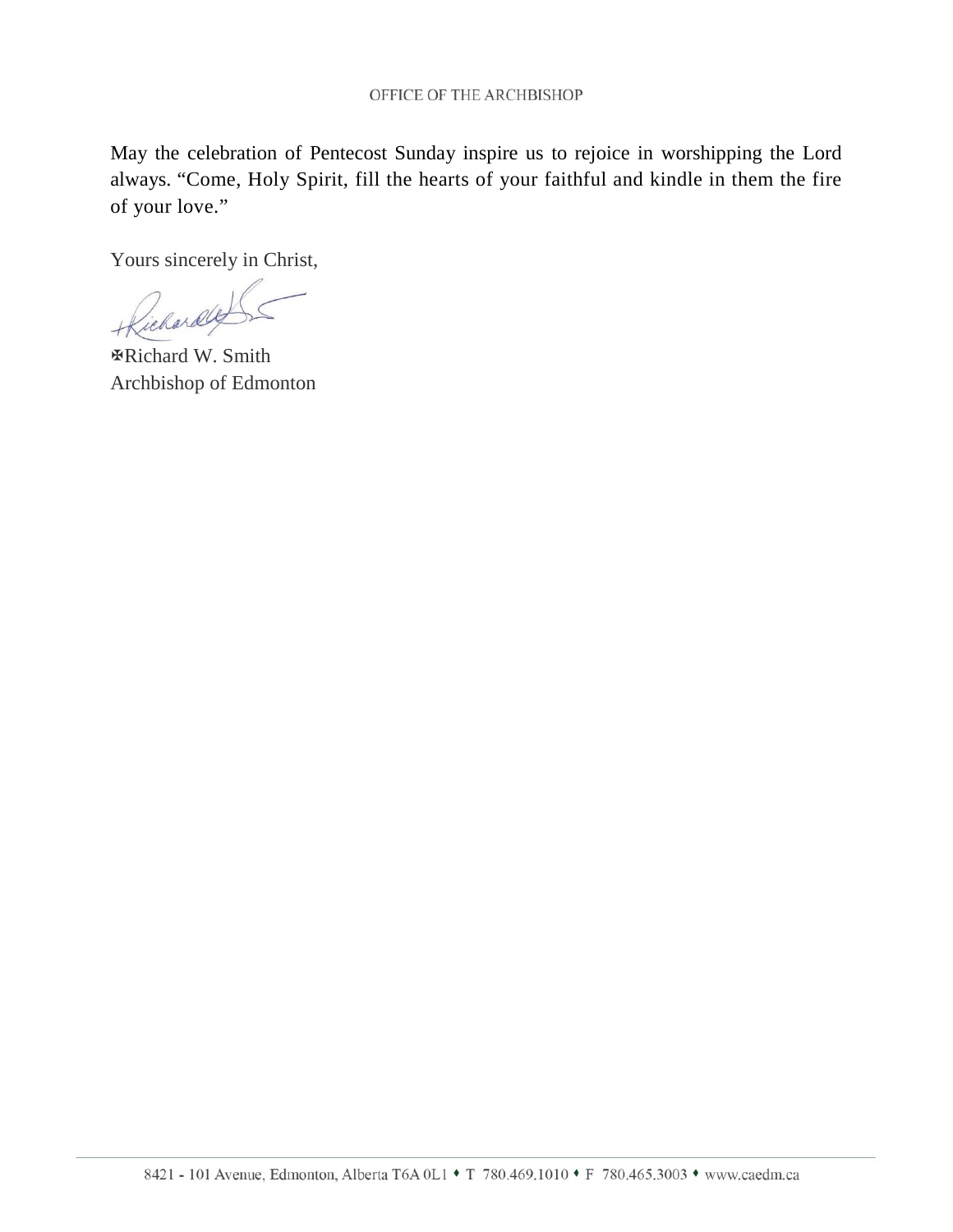

### **DECREE**

In the name of God The Most Reverend Richard W. Smith Archbishop of Edmonton

Whereas in March 2020 the Archbishop of the Archdiocese of Edmonton dispensed with the obligation to Sunday Mass in light of the coronavirus pandemic for the safety of the faithful and the common good;

Whereas public restrictions have now been lifted for public gatherings, including public worship;

Therefore, in gratitude for the decrease of the danger to public health caused by the coronavirus and for the good of souls, I hereby restore the Sunday obligation for Catholics starting on Saturday, June 4, 2022, the Vigil of Pentecost, in accordance with Canon 1245 of the Code of Canon Law.

As has always been the case, anyone with a "serious reason" or "grave cause" is excused from this obligation. Such reasons include:

- anyone who is sick, symptomatic or recently exposed to the coronavirus;
- anyone with serious health risk factors that requires them to avoid public spaces;
- anyone who cares for someone who is sick:
- · anyone who cannot attend Mass, through no fault of their own, because of frailty or old age.

May the trials of these two years lead us to a renewed faith in Christ's Real Presence in the Holy Eucharist, a renewal of Sunday as a family day of prayer and rest, and cultivate within our souls a desire that sees our obligation as the greatest privilege of our faith.

Given at Edmonton, on Sunday, May 8, 2022.

 $\Phi$  Richard W. Smith Archbishop of Edmonton

Rev. Adam Lech Chancellor